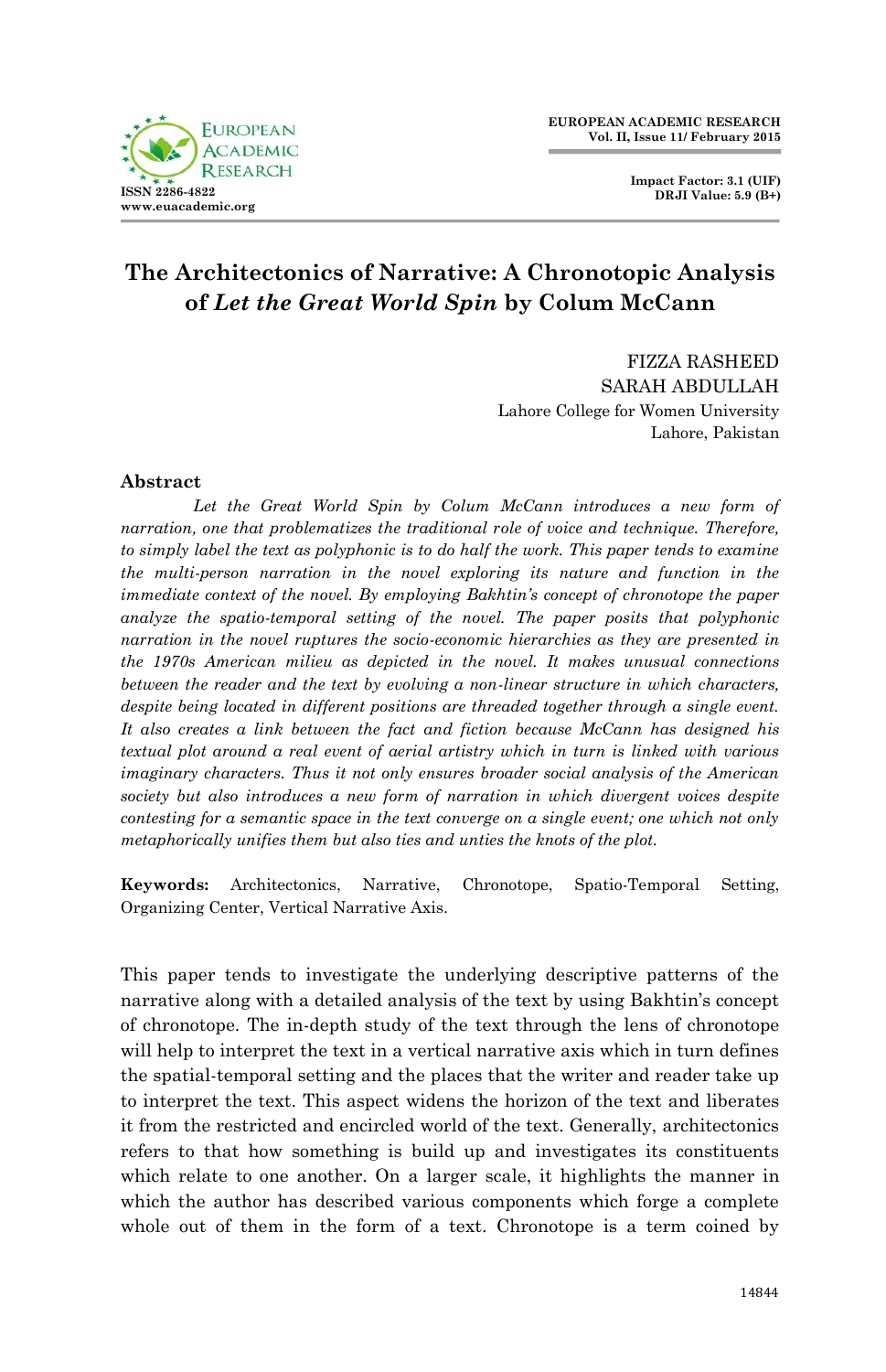Bakhtin in his two hundred page monograph on *'The Chronotope'*. He defines it as "it is the intrinsic connectedness of temporal and spatial relationships that are artistically expressed in literature". (84) He further describes it as, "The chronotope is the place where the knots of narrative are tied and untied". (250) It tries to point out what the author has written in one given time and one given place and what a reader can extract out of it in his particular space and time enabling new meanings to emerge. It helps to put the idea of meaning into play, negating the fixity and rigidity. Every text uses indicators to give text a proper meaning and to construct a plot and chronotope inquires the indicators of "here" and "there" and "before" and "after". The chronotope does not merely specify the internal structure of the narrative but also shows a connection between the textual content and socio-cultural context of the narration. Bakhtin states, "In literature and art itself, temporal and spatial determinations are inseparable from one another, and always colored by emotions and values. Abstract thought can, of course, think time and space as separate entities and conceive them as things apart from the emotions and values that attach to them. But living artistic perception makes no such divisions. . . Art and literature are shot through with Chronotopic values of various degrees and scope." (243)

Colum McCann has also made use of this pattern in his text under discussion *Let the Great World Spin*. He has delineated this concept of chronotope as a recurring motif in his text. The text is made up of different individual stories yet connected to one another through the uniting force of the chronotope of tightrope walking. McCann starts his narrative with a detailed account of the strange act which is going to take place and the various responses from the crowd in New York back in 1970s. The event sets the construction of plot in which different individuals portray their lives with a particular ideological stance and the way they cope with their life by walking on their respective tightropes. McCann has tried to make a link between the real event of tightrope walking between the twin towers of World Trade Center and the imaginary lives of the twelve lifelike and life-size characters. The story revolves around this brave aerial act and all the threads of the narrative are linked with it. It provides a meaning to the text and also enables the reader simultaneously to derive multiple interpretations out of it.

As chronotope serves in multiple ways it creates meaning for the text. It also acts as an organizing center for various narrative events. It figures the narrative in a way to facilitate particular interpretations. It has the ability to show forth-coming events. As it is quoted in *Narrative Dynamics: Essays on Time, Plot, Closure and Frames* that "All the novel"s abstract elements – philosophical and social generalizations, ideas, analyses of cause and effect – gravitate toward the chronotope and through it take on flesh and blood, permitting the imaginary power of art to do its work such is the representational significance of the chronotope". (22)

McCann"s narrative sets the plot in a way that the chronotope of tightrope walking becomes a point where different strands of the plot are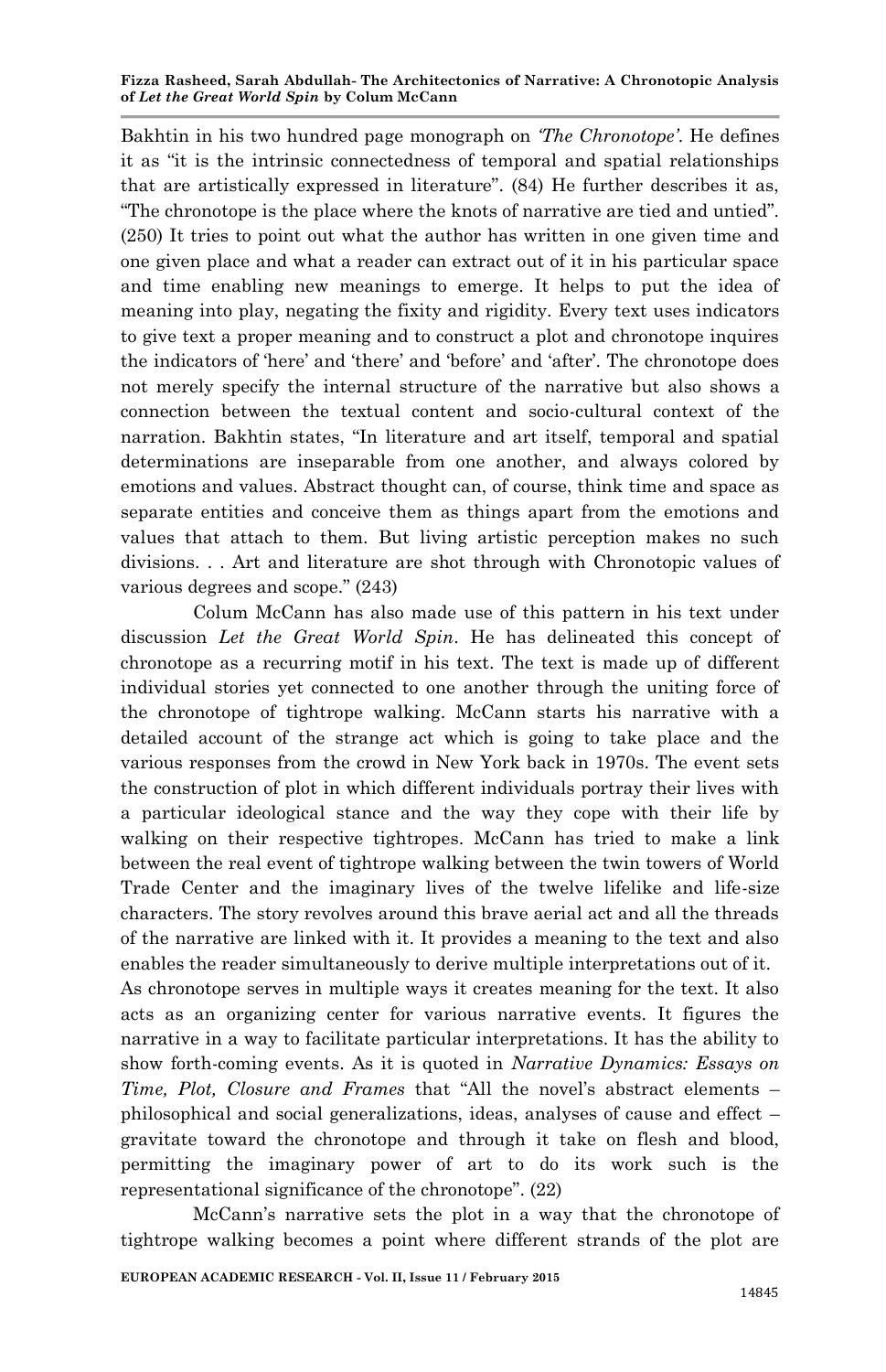unveiled and interpreted as well. In his book *Problems of Dostoevsky's Poetics*  Bakhtin insisted on the fact that "every character in a text is unique and irreplaceable. Every character enjoys his uniqueness whether he wants it or not, it is something which is given to him and the purpose of presenting multiple consciousnesses is to actualize this uniqueness of each and every character in the text. Thus a text assumes a position in which different perspectives and ideologies are intermingled. Plot in Dostoevsky"s polyphonic novel is absolutely devoid of any sort of finalizing foundations. Its goal is to place a person in various situations that expose and provoke him, to bring people together and make them collide and conflict-in such a way, however, that they do not remain within this area of plot-related contact but exceed its bounds". (276- 77) It also covers both objective and subjective nature of characters.

*Let the Great World Spin* is a novel which is comprised of several consciousnesses or characters whose ideologies and truths are introduced and interconnected in the text through a major event which is based on a real tightrope walk of Philip Petit between the twin towers of World Trade Centre back in 1974. Colum McCann has masterfully captured the spirit of that time and presented the social life of New York at that time in a lifelike manner. Each of eleven characters mentioned in the text have their individual ideas and truths and they are connected with each other knowingly or unknowingly. At the very beginning of the novel, there is a vivid description of the tightrope walker who is standing at the height of one hundred and ten stories and is all prepared to walk on the wire which is tied between the twin towers.

There is a detailed account of his body language which is a clear indicator of his determination. His act has joined people from every walk of life; there were "Lawyers. Elevator operators. Doctors. Cleaners. Prep chefs. Diamond merchants. Fish sellers. Sad-jeaned whores . . . Stenographers. Traders. Delivery boys. Sandwich board men. Cardsharks . . . a locksmith . . . a bike messenger . . ." (McCann 4). These people were gathered there and were responding to the act of tightrope walking in their own way in which they apprehend the reality. Tightrope walker is like magnet whose charismatic personality has brought these differing "consciousnesses" together on the same platform. "The man above was a word they seemed to know, though they had not heard it before" (7). He thus appears to be a man of predetermined ideology; the one who wants to affirm his ideological authenticity through his brave act of tightrope walking. He is a man with an independent nature and he wants to establish his uniqueness through this very act. He is a man who wants to explore reality himself without any authorial dictation. The mob is also described according to their individual ideologies; there is a sense of integrity that is given to them through the shared act of watching tightrope walker "the air felt suddenly shared" (7). Their subjective mental states are also delineated as:-

> Would he jump, would he fall . . . was he solitary, was he a decoy . . . he was an Arab, a Jew, a Cypriot, an IRA man, that he was really a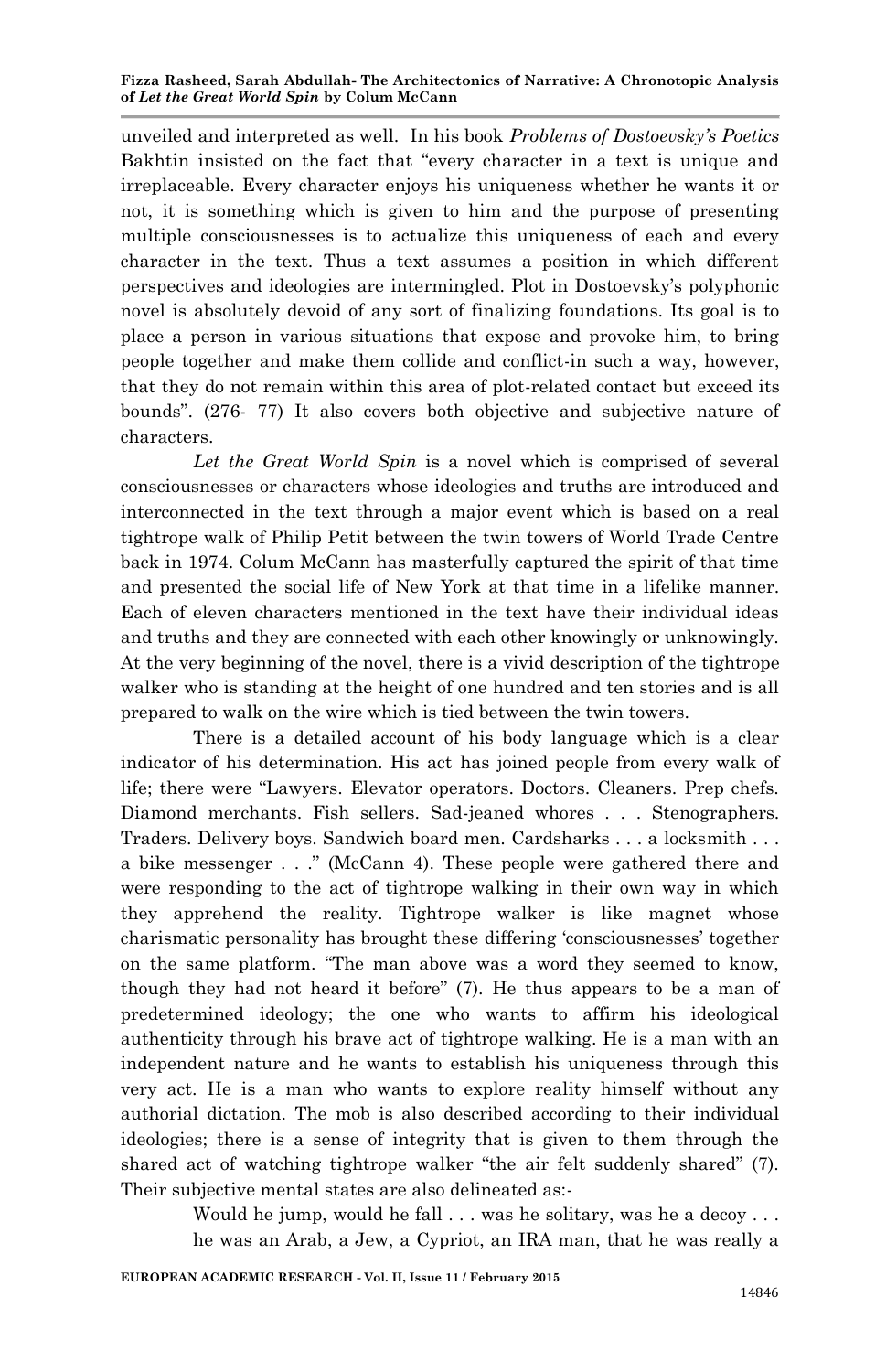publicity stunt, a corporate scam . . . or that he was a protester and he was going to hang a slogan . . . (5-6).

The opinion of every character gathered there, has its own validity and carries its own narrative weight. It is representative of the fact that there is a kind of realistic mutual social activity going on in which everyone is taking part having his own particular thinking but at the same time it is not a same experience for everyone. Though they are witnessing a combine spectacle but they are free to respond to it in their own way. The complete freedom of every character ensures his individual existence because if a character fails to possess this independence, he will not understand the objective reality and as a result it would be difficult for him to exist. Thus, Philip Pettit's walk serves as a unifying force for all the characters in the narrative because his aerial act provides a link to every character and joins them in the story narration.

The next character introduced in the narrative is of John Andrew Corrigan, a priest in the Bronx living among the cast-offs of the society. His narration provides a background to all the upcoming events and narrations for the rest of the text is based upon these characters and their acquaintances. His ideology is that despite all the ugliness and the hardships of this world, there is still a room for "small beauties" in life. (20) The life of Corrigan is presented in the novel with all its ups and downs. He is shown as participating in different activities throughout his life. His dialogues with his acquaintances and even with strangers are described to show his subjective and objective point of views. It not only confirms his ideological authenticity but also justifies his existence in an objective world. As there is no finality of the self, because it is always in the process of evolution so is the case with the character. There is always an element of unfinalisability for as a character engages him in social activities his personality also changes therefore, no fixed and stable definition of the character is possible. At one hand, Corrigan is completely aware of his surroundings; he not only adjusts himself but also justifies his awareness of these stark realities. On the other hand, he is also a keen observer of his own self and often comments on his individual ideology in front of his brother. He says, "I'm supposed to be a man of God but I hardly ever mention Him to anyone . . . I keep these thoughts to myself. For my own peace of mind. The ease of my conscience." (30) The problem with Corrigan is that he wants to live with other people"s miseries and hardships in order to forget his own. This is the reason that he provides whores with all the possible facilities and they love him back.

McCann has successfully delineated the subjective nature of Corrigan and the objective consciousnesses around him. All the characters that are acquainted or linked somehow with Corrigan are free to express their words and ideas according to the situation they are put in. A hindrance comes between him and his bond with God which can also be called a rupture in his pious and innocent easy-going life is his falling in love with Adelita, a non-Catholic, nurse by profession. He tries very hard to avoid her but fails. He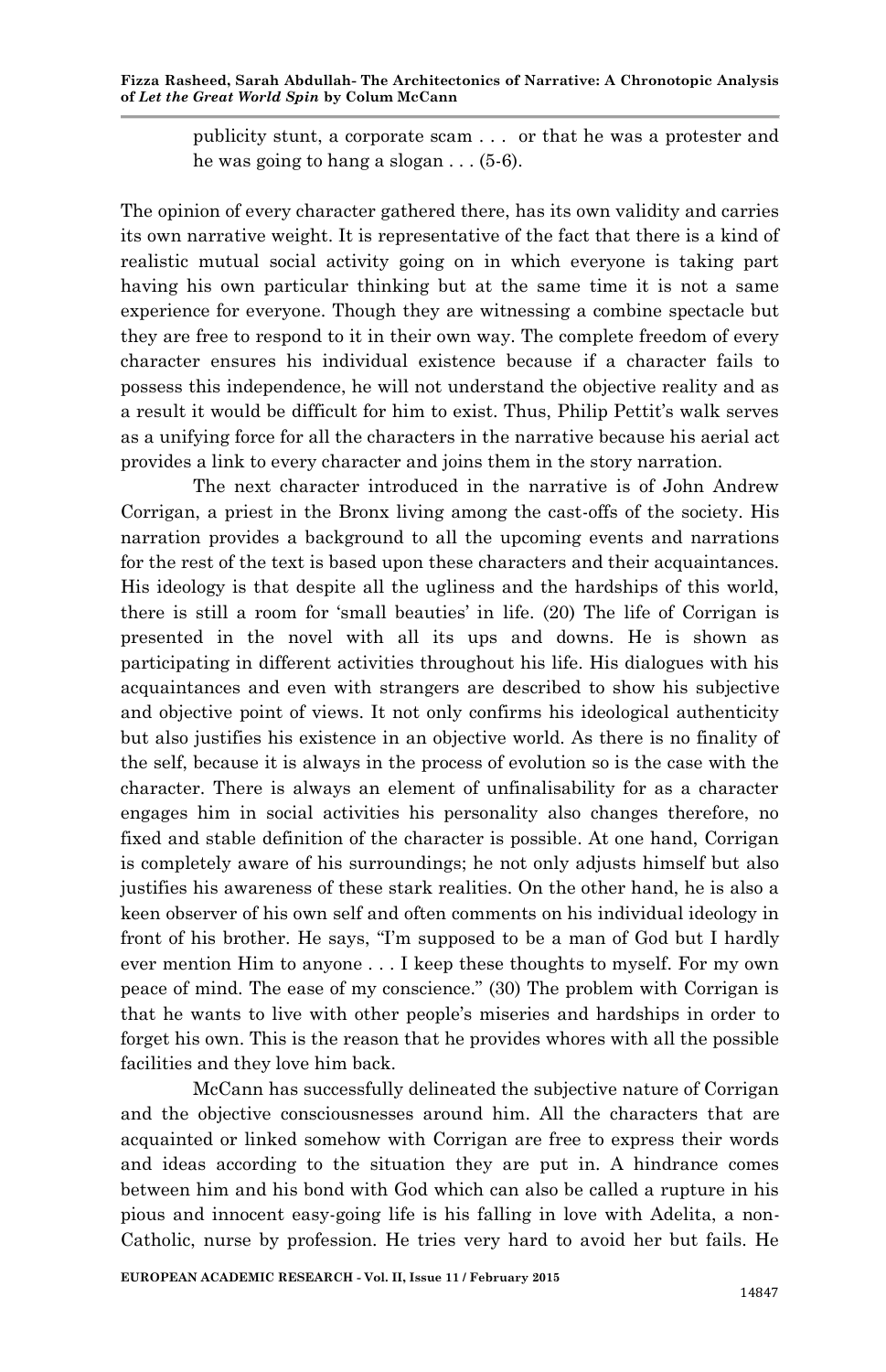continually keeps himself reminding that "strengthen yourself against this, this is a test, be ready, be ready" (51). This is because he does not want to lose his faith and belief in God. He compares his condition to a person who has fallen from height and has lost his innocence. As Corrigan says, "I'm descending, sinking like a hopeless swimmer. And I"m saying, God don"t allow this to happen . . . But it was so pleasant. I wanted to keep my eyes closed and pry them open at the same time." (51) His consciousness and his dilemmas are described to us in a realistic manner and from multiple points of views. With every changing voice his personality also undergoes a change and a new layer is added to his character. With his individual thinking he confirms his presence among other characters and his connection with other people around him makes him understand the fact that other have their own validity of opinion and he is one among them. He says:-

> I don't even judge myself by my actions. I judge myself by what's in my heart. And it's rotten because it wants to own things, but it's not rotten because it's the most content I've ever been, and it's the most content she"s ever been too . . . you know my vows. I used to think there was no other man in me, no other person, just me, the devoted one  $\dots$  and maybe it's not even a matter of losing faith. (55)

Corrigan"s life-long devotion to God enabled him to see a brighter side of everyone, be it pious or not. His interaction with Adelita makes him understand that though she is non- Catholic yet she understands the rules of being in Order. She also accepts things with an open heart. And in the depths of his heart, Corrigan knows that "she had an interior order, and for all her toughness there was a beauty that rose easily to the surface" (64-65). His brother Ciaran says, "yet nothing was simple, certainly not simplification. Poverty, chastity, obedience – he had spent his life in fealty to them, but was unarmed when they turned against him" (67) The similarity between him and the tightrope walker is that as the tightrope walker was maintaining balance on the rope to reach the other side likewise Corrigan tries to gain balance throughout his life between his personal codes of morality and the rules of being in Order. The thing is that nothing is fixed and stable in this world, everything is in a process of evolution and transformation. There can be no final word about anything.

The next character in the narrative is Claire Soderberg who is a grieved and bereaved mother and has lost her only son in the Vietnam War. With her voice the narrative shifts from masculine to feminine perspective. This male/female dichotomy in narration stresses upon the authority which is being given to the different narrators irrespective of their gender because all the narrators add something new in the narrative. Though she is not related directly with the main events of the narrative yet her voice unfolds some of the important threads that help enhancing the plot. Through her voice we are able to get another point of view about the tightrope walker as he is trying to establish his identity through his rebellious aerial stunt likewise she is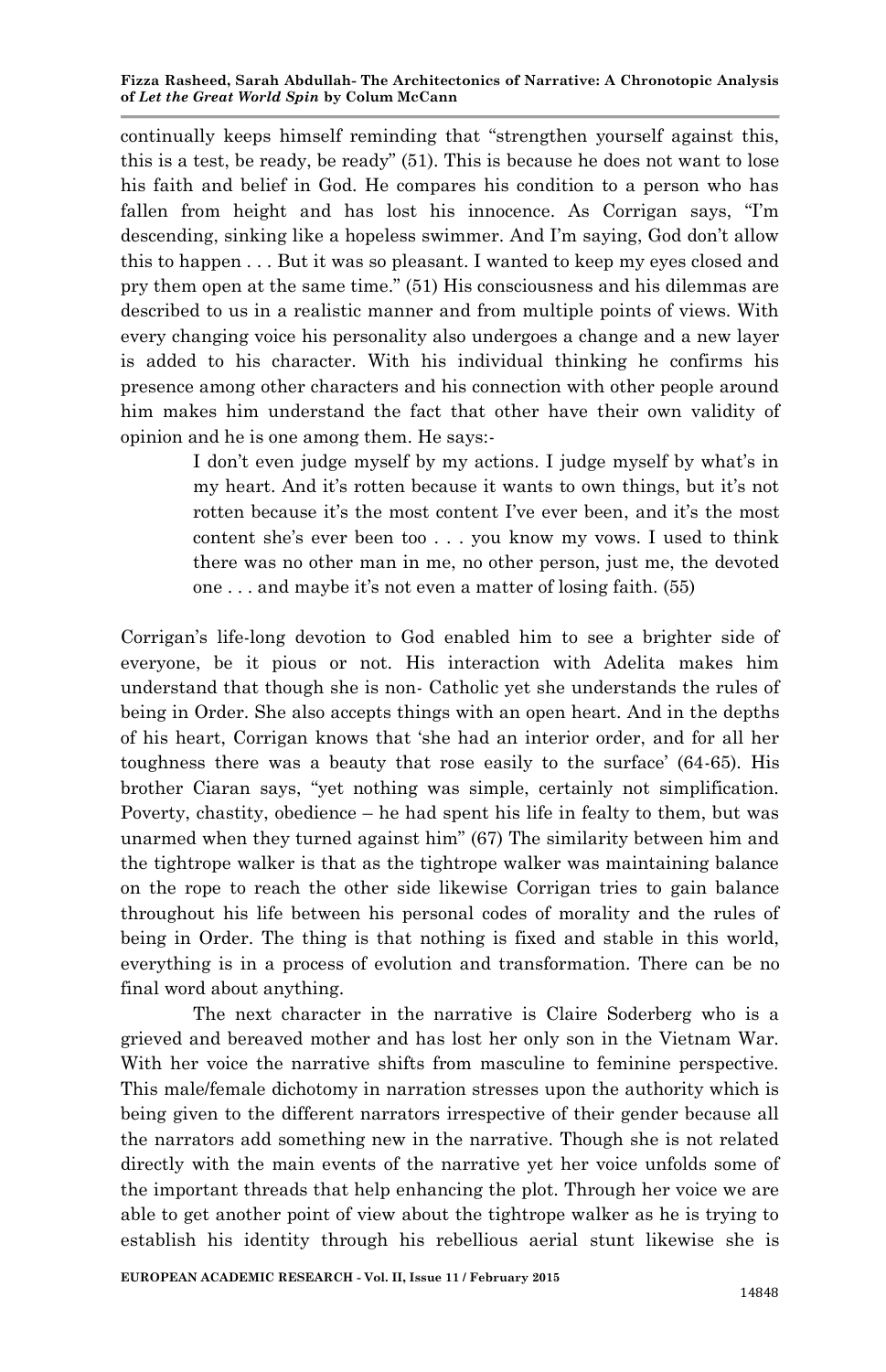struggling to reinstate her social identity after the death of her only son; in the company of other ladies who belong to different stratas of society. She tries to maintain her uniqueness among them. Her narration starts with a commentating voice that informs us about Claire"s life, her social status and her daily routines. Her personal narrative is comprised of her memories about her son. She is a grief-stricken mother who has lost her son in the war. Though she is living a luxurious life but her abundance of money cannot bring her dead son back to life. All the comforts are meaningless to her and she is living an artificial life which has lost its vitality. She tries to lessen her grief and sorrow by spending some time with her friends but in the end she always finds herself in despair. She has some friends who have either lost their sons in the war or share her grief that life has become colorless for them. Her life is like a tightrope walk upon which she is walking where she has left her past behind and is grappling with present which is leading her towards an unknown destination, and it is also uncertain that she will pass through these difficulties. Her snobbish life is an attempt to show that she is leading a contented life but in reality she joins these gatherings to blow out her sorrows in the smoke of tobacco. War has done a great harm to her; she has hated its existence from the core of her heart "War. The disgusting proximity of it. Its body odour. Its breath on her neck all the time, two years now pullout, three, two a half, five million, does it matter? Nothing's over. The cream becomes the milk. The first star at morning is the last one at night. " (85)

When Marcia informs them about the tightrope walker, all of them have their individual opinions about him. Their dialogues are truthful justification of their existence in the world, in which they have suffered a lot and which has challenged their identities. They are struggling to re-establish their identities to give their existence some sort of meaning. They are afraid of the idea that a young man is up in the air and what could happen to him. This reminds them of their lost sons and the very idea of his fall from the height frightens them. Each of them expresses her reaction after hearing the news of their son"s death. By the end of her story, Claire succeeds in figuring out that what is the connection between her and the tightrope walker.

She knows what it is about the walking man. It strikes her deep and hard and shivery. It has nothing to do with angels or devils. Nothing to do with art, or the reformed, or the intersection of a man with a vector, man beyond nature. None of that. He was up there out of a sort of loneliness. What his mind was, what his body was: a sort of loneliness. With no thought at all for death. (112)

She realizes the fact that life with all its sufferings is worth living and that death is the ultimate end of everyone so one should enjoy this life because if it gives you sorrows it has a lot of good things to offer too. This belief makes her forget the hardships of her life. She says "Let's pull back the curtains and allow light through . . . we hurt, and have one another for the healing" (114)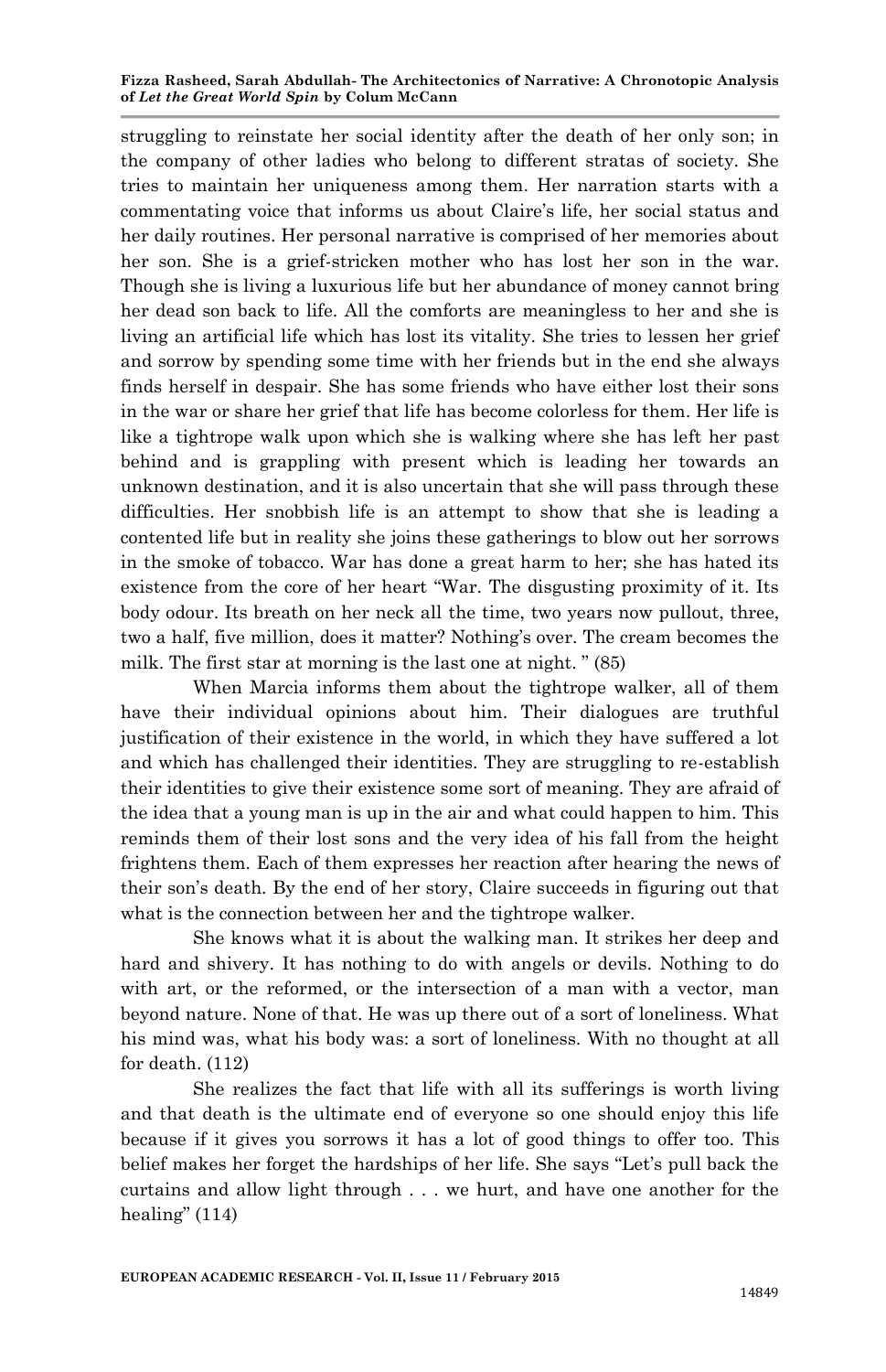The next chapter A Fear of Love introduces two more characters, an artist couple, Lara and Blaine. They are connected with the mainstream of the narration in a way that they are responsible for the accident which took lives of Corrigan and one of those hookers Jazzlyn. Their extravagant life is described in detail in the text before and after that accident. Life becomes altogether changed for them as there is a visible change in their stances and perception before and after the mishap. After that she is caught in a condition in which "you want to arrest the clocks, stop everything for half a second, give yourself a chance to do it over again, rewind the life, uncrash the car, run it backward . . . unshatter the glass, go about your day untouched" (128). Lara"s sense of guilt takes her to "Metropolitan Hospital" where Corrigan and Jazzlyn were brought after the accident. The narrative voice describes Lara's condition and her feelings of remorse when she receives late Corrigan"s possessions. "I had taken it out of embarrassment, out of a sense of duty to my lie, an obligation to save face, and perhaps even to save my hide" (136). Though Corrigan is an unknown person for her and she also knows nothing about Jazzlyn, but she feels herself forced to pick up the possessions of Corrigan from the hospital. Perhaps she is doing this to compensate for the wrong which is committed by Blaine and Lara herself. Her guilt leads her to the Bronx with which she had no connection before. This is how the accident on the FDR links her life with that of the inhabitants of the Bronx. Lara returns the possessions of Corrigan to Ciaran and afterwards accompanies him to the funeral of Jazzlyn. She feels a kind of affinity with Ciaran "we were the only white people there' (144). Soon after her arrival in the Bronx, she comes to know that Jazzlyn was a prostitute which reduces her guilt for some time but then her conscience scolds her of cheap thinking and she realizes that her life is totally different from that of Jazzlyn"s. Though living in New York, Jazzlyn was known because of her identity as a black, her social status as being a prostitute and her belonging to the lower outcast strata of the society. She was forced to do such things because society offered very few opportunities to the outcasts. As the priest says in the cemetery:

> Young girls like Jazzlyn were forced to do horrific things . . . this was a vile world. It forced her into the vile things. She had not asked for it . . . she was under the yoke of tyranny. Slavery may be over and gone, but it was still apparent . . . and now she is on her way to a place where there were no governments to chain her or enslave her . . . (145).

The preacher's words 'behind you will be a life that you never want to see again" (145) reminds Lara of her previous life which was full of wrong-doings and to which she does not want to move again. She now realizes that all the difficulties in life lead you to some sort of "beauty" in the end which purifies you and alters you in a new person.

With the next chapter the narrative voice also shifts from Ciaran to the tightrope walker again; thus making connections with all the voices of the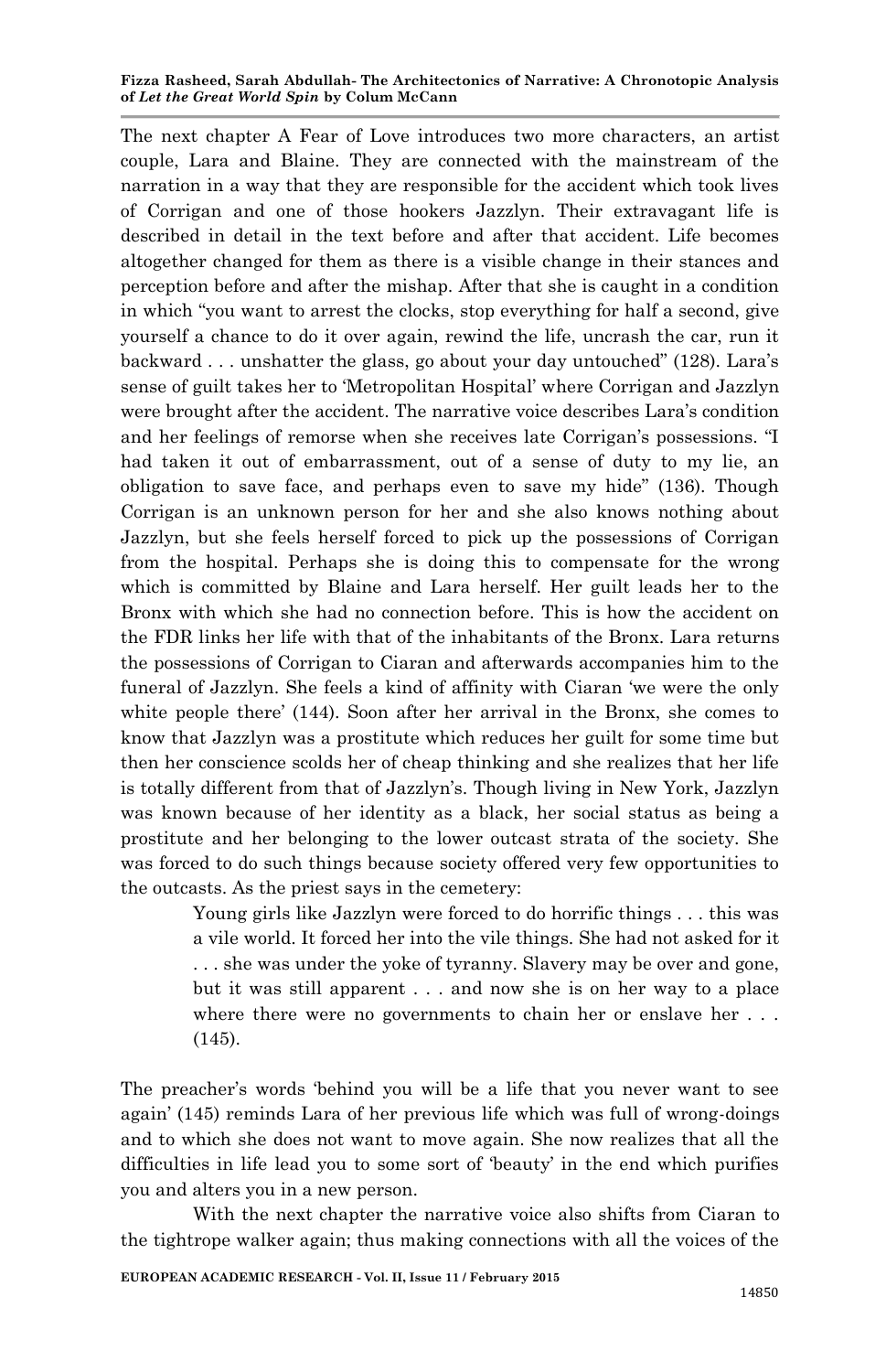narrative. This abrupt shift of voice helps the reader to dissociate them from the main action. It prevents the readers to get engaged and identify with the characters and thus allows more elasticity of meaning to the narrative. It also suggests that more positive changings are possible in the lives of these characters because they are carrying and shifting their lives from one point to the other and are not obstacle or hindered by the losses which came into their way. Thus the voice of tightrope walker helps to advance the plot and adds a new string in the course of narrative. His walk is an act of defiance because he tries to supersede laws and put his life in danger which is prohibited by laws and by his act he wants to ascertain his individuality by breaking social orders and defying human limitations. ). He wants to walk over the rope "beautifully" (160); to him, it was like a faith to walk upon the wire facing all the dangers and difficulties with a hope to get on the other side of the wire. It can be a kind of metaphor for the life which is being lived by all the people, introduced to us through the narrative voices. The life which is uncertain, full of disturbing and troublesome events for many of the characters; "what he had to do was reimagine things, make an impression in his head, a tower at the far end of his vision, a cityline below him" (161). As the priest has talked about the purification and lightness of soul after passing through the difficulties so is the case with tightrope walker, he feels himself floating as if he has got wings, a process of purification.

Within seconds he was pureness moving, and he could do anything he liked. He was inside and outside his body at the same time, indulging in what it meant to belong to air, no future, no past, and this gave him the offhand vaunt to his walk. He was carrying his life from one side to the other . . . the core reason for it all was beauty. Walking was a divine delight. Everything was rewritten when he was up in the air. New things were possible with the human form. It went beyond equilibrium. (164)

The idea behind this is the fact that after the sufferings one gets purification of soul, worldly upheavals remain unimportant and what gains prominence is the vision of "beauty" beyond that. When the soul is purified the person becomes "uncreated" (164) free from shackles of the world.

There comes two characters the imagist Fernando Marcano and the phone hacker Sam Peters which have nothing deeper in their characteristics yet they contribute in the advancement of the plot. They are not given a continuing role and appear momentarily in the action still their individuality sets the mood and gives the narrative a more complete shape. . They act as an excellent tool to explore and analyze the main characters. They are there to heighten tension of the plot and also help moving the action ahead. As phone hacking provides the hackers a chance to connect with various people whom they do not know; they may symbolize the multitude of people who were brought together by a single act of tightrope walking. There were people who were not even acquainted with one another yet this single event tied their lives together either directly or indirectly. Similarly, the imagist who is fond of taking photographs in the darkened tunnels may symbolize Corrigan who is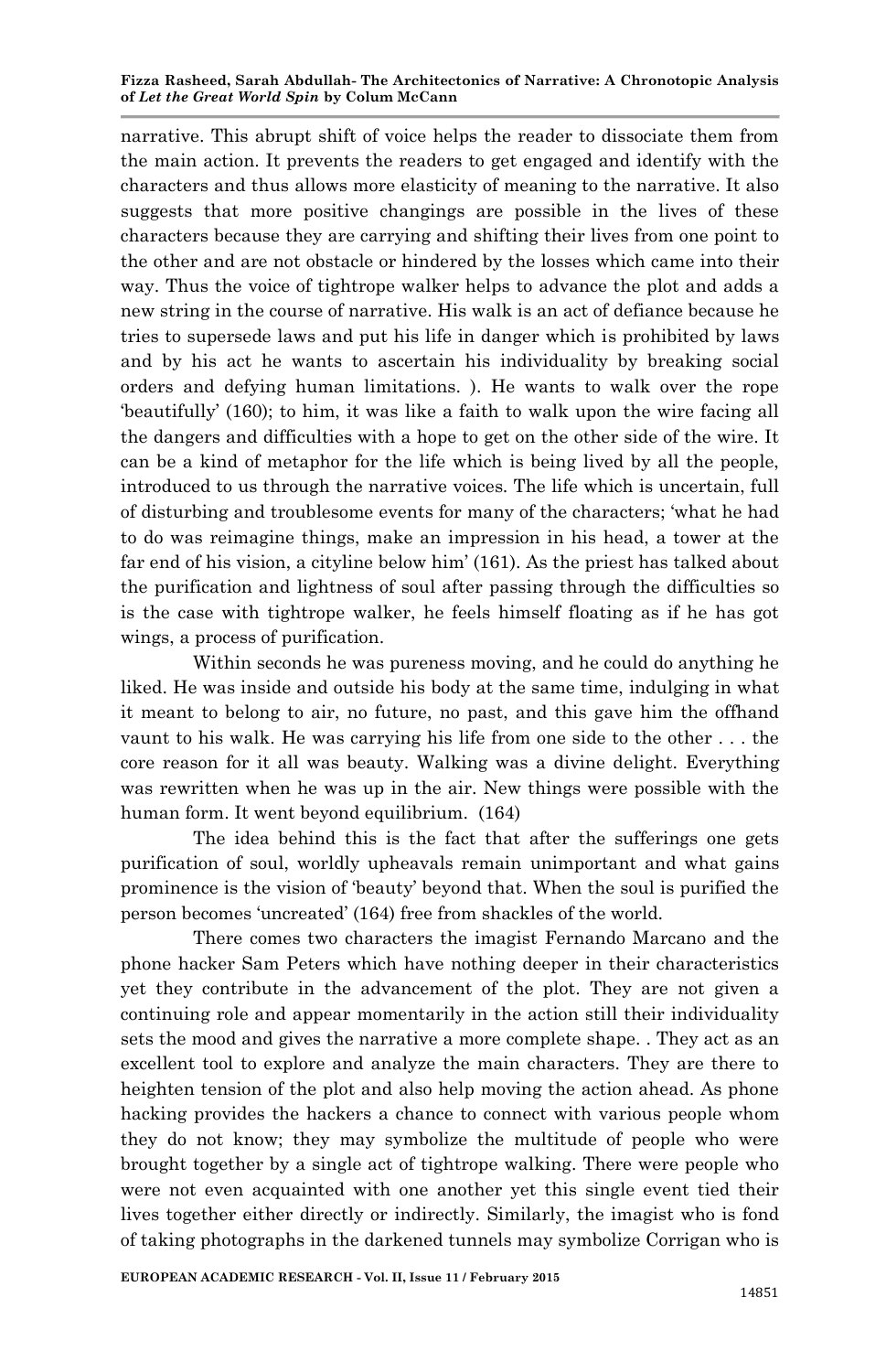also interested in the dark and shadowy lives of the social outcasts. And his liking for the ordinary tags may be taken as his concern for the ordinary people who are doomed into darkness. The tunnels may also symbolize the lives of Tillie and Jazzlyn whose unlit lives were captured by Corrigan and his endeavors to bring them to light by extending his helping hand towards them. We can say by analyzing their narrations that these minor characters serve as plot advancement and character revelation respectively.

Tillie Henderson is the next most important character in the narrative. She is a hooker in the Bronx, neighbor of Corrigan and mother of Jazzlyn. Her voice explains the social status of prostitutes as being on the periphery of the society which offers them nothing or very little. Their position as social outcasts allows them no advantages at all. The narrative of Tillie is full of flashbacks; her memory serves as a tool to remember her past experiences in order to complete her tasks the whole of her life comes before her eyes when she hears the news of her daughter"s demise. She re-constructs the memories to fit her current needs and motives. This formation and organization of memories help structuring the identity and they have influence on an individual"s development. Tillie is so much grieved on her pathetic life that she is all determined to ask God about it if she ever get the chance to meet Him. T'll get Him to tell me why He done what He done to me and what He done to Corrie and why do all the good ones die and where is Jazzlyn now and why she ended up there and how He allowed me to do what I done to her" (230). It is not the world which is despicable and evil but the people in it as Tillie says, 'If you think of the world without people it's about the most perfect thing there ever is. It's all balanced and shit. But then come the people, and they fuck it up'  $(230)$ . In the end of Tillie's narrative, she thinks that she is not sure that the world will pardon her of the guilt of thrusting Jazzlyn in the stroll but she is sure of one thing that her grandbabies are never going to do this thing ever.

The next voice is about tightrope walker again. His voice puts him in the centre of the towers and of the narration too. In the start of the narrative, the tightrope walker exemplifies the purpose and focus which is missing from the character"s lives but in the end he reflects that very purpose and focus which propels these characters to move on. As far as the space is concerned, the narrative moves from the centre to periphery and vice versa. The only purpose of his performing this tightrope walking is to forget everything about existence. He wants to become unidentified to himself. "The wire was about pain too . . . but the joy was losing the pain so that it no longer mattered" (241). He wanted to feel the condition of losing himself on the wire. After he was seized by the sergeants, he was asked by the crowd and reporters of the reason but he felt himself inclined to ask that why they were asking him the reason. It was a journey to forget the pains and agonies of life and to stop thinking about one"s existence in the world.

The next voice is that of Mr. Soderberg, a judge in New York; his voice tells us about the happenings in the New York City. "New York had a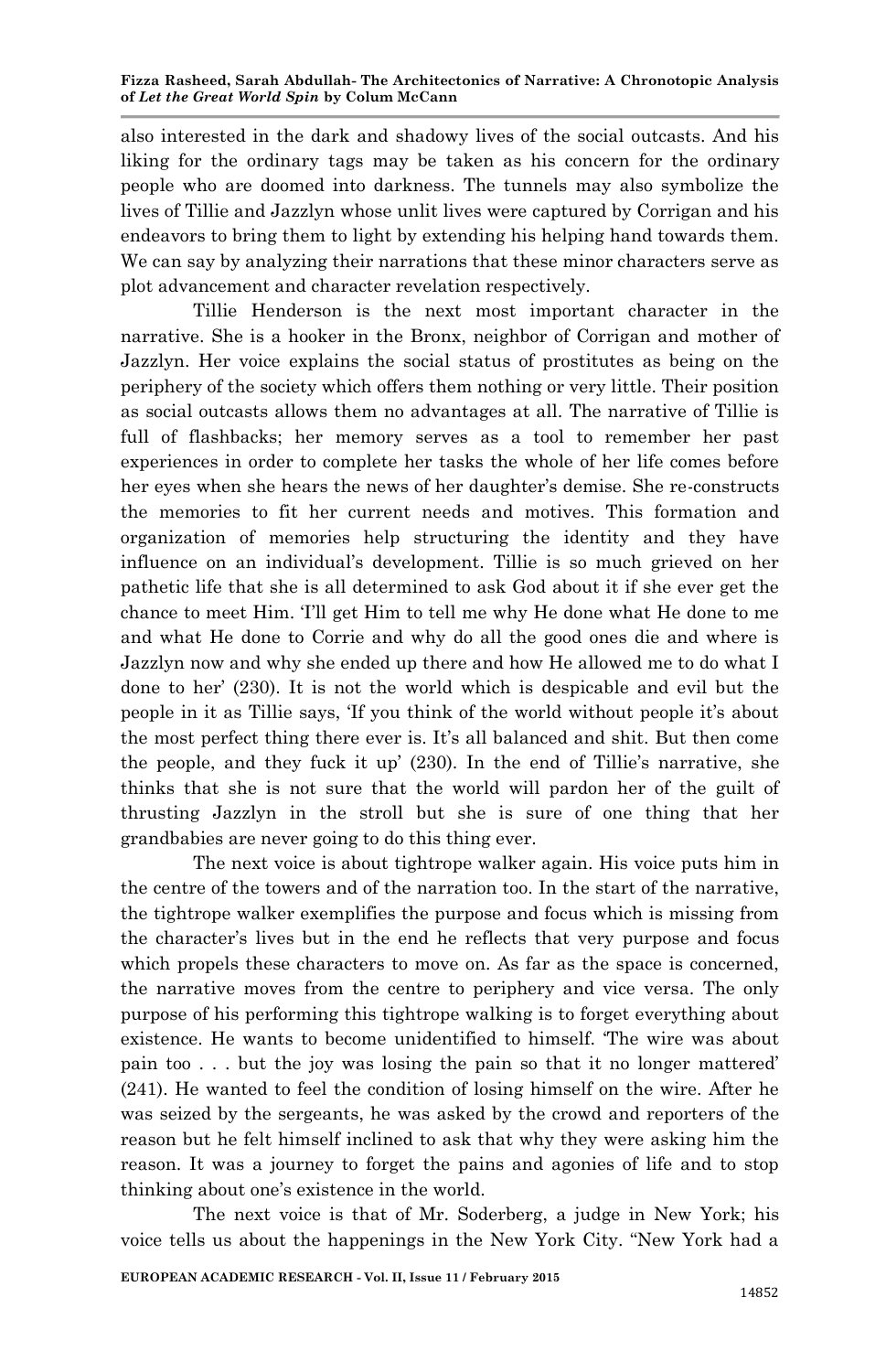way of doing that. Every now and then the city shook its soul out. It assailed you with an image, or a day, or a crime, or a terror, or a beauty so difficult to wrap your mind around that you had to shake your head in disbelief." (247) Mr. Soderberg is of the view that in this city things repeat to happen because it does not feel any liability to the past. It is moving forward continuously because it never cares about what happened in the past. It is sad because the city will also not remember Corrigan as a modern day reincarnation of Christ. This is the reason that there are not so many memorials in this city. People are used to live in "every day present" (247) and they are not concerned with what occurred yesterday. Mr. Soderberg thinks that what would be the reason which triggered the tightrope walker to perform this kind of strange thing between the Twin Towers. To him, the tightrope walker has generated a kind of monument for himself. The narrative voice tells about the judicial profession; "most people thought that he lived in some sort of mahogany heaven, that it was a highfalutin job, a powerful career, but the true fact of the matter was that, beyond reputation, it didn"t amount to much at all" (252). He thinks of himself as a person who is wearing a dark wrap, on a ladder drawing out all the decayed leaves from the gutters with his bare hands. He came into this profession with the thoughts of turning around the system but he has now realized that "The greatest part of the law was the wisdom of toleration. One had to accept the fools" (255). He acknowledges his position as a man who is there to protect people and their rights, who is there to maintain peace and justice in the city but despite all his endeavors the happenings in the New York City were very much disgusting.

New York City also has been described as character by Colum McCann. It is the place where almost all the action of the narrative takes place. It connects the characters with one another. The city proves fruitful and promising for some characters and unfavorable and inauspicious for others. Soderberg's voice tells that,

> How it lifted babies by the hair, and how it raped seventy-year old women, and how it sets fire to couches where lovers slept . . . and how the union men ran roughshod over their bosses, and how the Mafia took a hold of the boardwalks and how fathers used daughters as ashtrays . . . and how whole families got blown away, and how paramedics ended up with crushed skulls, and how addicts shot heroin into their tongues . . . and how shop-keepers gave back the wrong change, and how the mayor wheezed and wheedled and lied while the city burned down to the ground, got itself ready for its own little funeral of ashes, crime, crime, crime. (257)

The next character introduced in the narrative is that of Adelita. It focalizes mainly on her relationship with Corrigan. With him, Adelita learns about his habits, like he used to cool his cafe with three short and one long blow. That he cannot feel the taste of cereal and that "he's good at fixing toasters." (283) All she wanted was that he may accept both his Order and her. She is never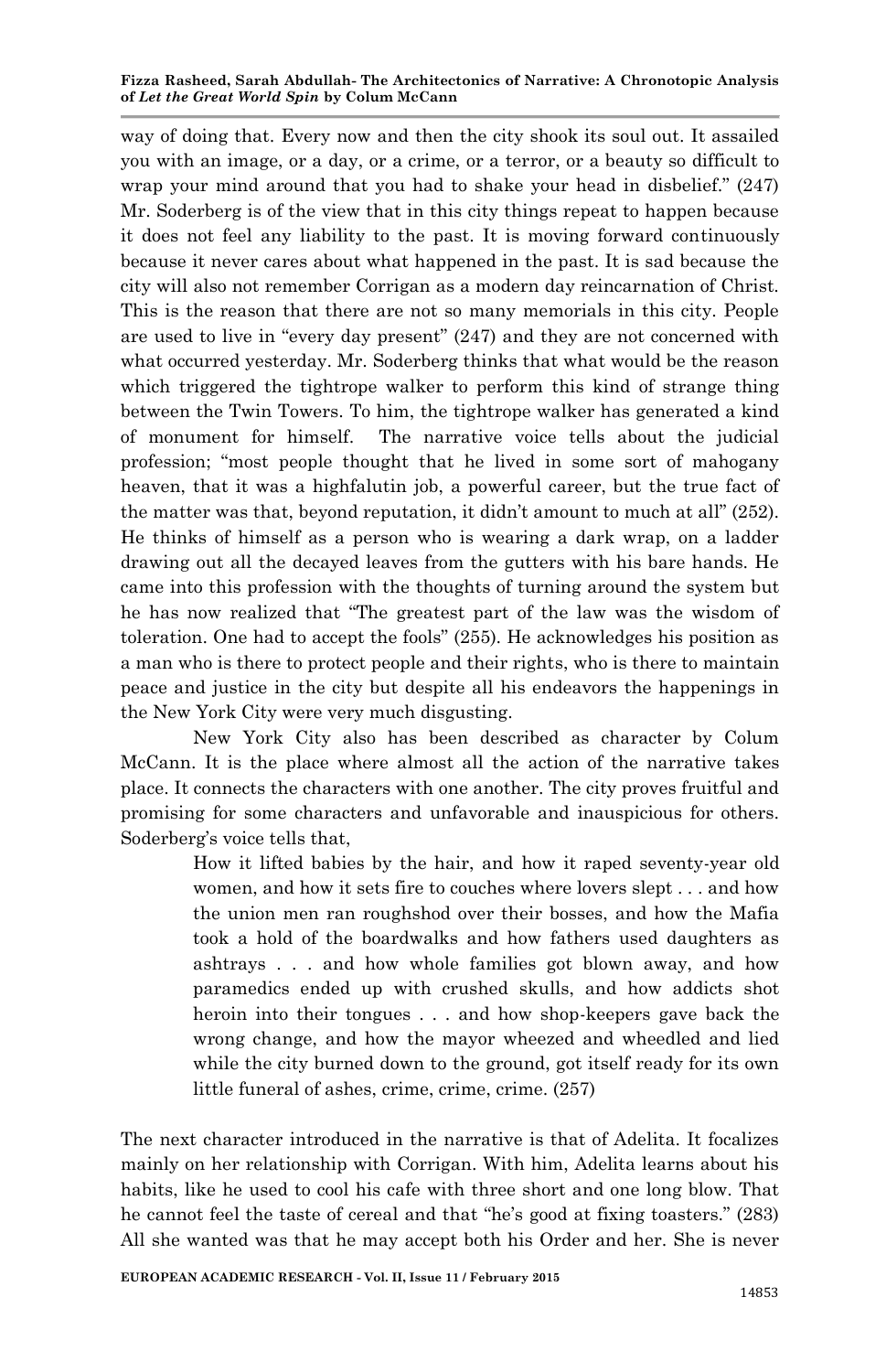able to understand that what he means by the word beauty he whispered to her in his last moments. "I can only hope that in the last minute he was at peace." (283) Her voice also notifies that she has heard of the man who walked between the Twin Towers. She remains in the confusion as to choose between her responsibility towards her children and her affiliation and attachment with Corrigan. There came some times when she wanted her children to disappear for some time so that she may spend some time with Corrigan alone, without any disturbance. "But just let me be alone, with him, this man, Corrigan, for a tiny while, just me and him, together" (282). In the end of her narrative she says, "Things are tangled, there are no answers, maybe he thought she deserved another chance, he was angry, she shouldn"t have gone to jail. Or maybe something else got to him" (284). She says that Corrigan used to say that there is no better faith than a wounded faith. And sometimes she thinks that perhaps Corrigan was trying to wound his faith by living with her. Perhaps he wanted to test his faith. At times when she is completely broken she thinks that perhaps he was driving so rashly because he wanted to tell her that he is finished with her. And in her ecstatic moments she thinks that perhaps he was coming to inform her that he is ready to leave his Order just to live with her. In the very end of her narrative, she says that even in his absence, Corrigan was there in her clapboard house. He is there with his arms spread around Eliana and Jacobo. Her voice echoes:-

> Nothing will ever really take him from the couch. It is just a simple brown thing, with mismatching cushions, and a hole in the armrest where it has been worn through, a few coins from his pocket fallen down into the gaps, and I will take it with me now wherever I go, to Zacapa, or the nursing home, or any other place I happen to find. (284)

Gloria is the character that comes next to Adelita. Her narrative tells about her history right from her childhood to her old age in the Bronx. She is a close friend of Claire Soderberg. Gloria lost her two husbands and her three sons in different ways. And the state of being alone has broken her. She now tries to find peace of mind in the company of the grieved mothers who have also lost their sons in the war. Gloria"s narration is also replete with flashbacks. She expresses her feelings as,

Some people think love is the end of the road, and if you"re lucky enough to find it, you stay there. Other people say it just becomes a cliff you drive off; but most people who have been around awhile know it's just a thing that changes day by day, and depending on how much you fight for it, you get it, or you hold on to it, or you lose it, but sometimes it's never even there in the first place. (304)

Being a colored woman and having gone through stressful events in her life she decides to move to New York City. In the streets of New York, she observed that there were a lot of fences and wires, people had put their radios in the windows. Women were looking out of the high windows in the streets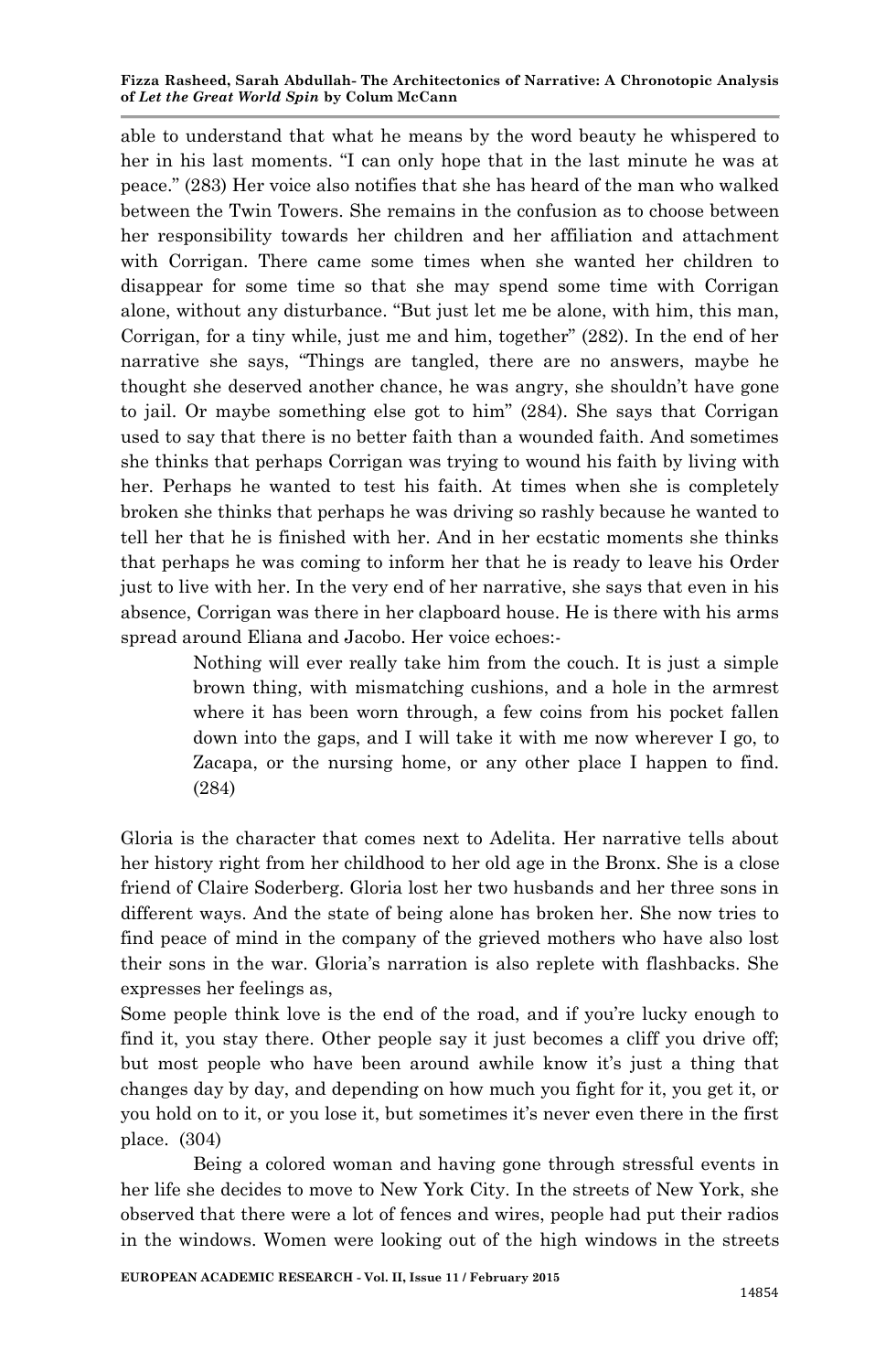and down there were beggars who were gathered there at the traffic signals in wait of getting something from the cars that would stop there. "... everything in New York is built upon another thing, nothing is entirely by itself, each thing as strange as the last, and connected" (306). In Bronx she never tries to get acquainted with those hookers. But when some social workers bring Jazzlyn"s twin babies out after her accidental death she is caught in the feeling of compassion for those innocent faces. She decides to give them shelter and a respectable future. And she thought, "Nothing felt better than that, not in a long time." (322)

The narrative takes a shift forward and jumps from 1970s to 2006 again in the New York City. This time we are introduced with Jaslyn one of the twin babies adopted by Gloria. The narrative starts with Jaslyn looking at the picture of tightrope walker walking between the towers; she found this picture four years before in San Francisco in a sale. She bought it from there and got it framed. She has developed a certain affinity with this picture because it was taken on the same day when her mother died. She decides to go to New York to see Claire who was on her death bed. It was her responsibility because almost six years ago Claire has spent her time with Gloria on her death bed. One thing which she still kept to herself was that her mother and grandmother belonged to the line of hookers. She remembers that when she was young she used to walk along the pavement with one foot on it and one on the road. She imagines that Claire and Gloria were like that walking on the same pavement but one of them on it and the other on the road. She has heard about the Irish priest Corrigan, who also died with her mother. She was curious to know more about him. Her sister Janice, however, opposed the idea. She had nothing to do with the past; she was rather ashamed of her past and wanted to forget that. But Jaslyn wanted to come to terms with her past; she was in search of her identity to live her life peacefully. So, Jaslyn went to Dublin alone to inquire something about that man. There she meets Ciaran who informs her that Corrigan was just trying to lift up her mother"s life and that he was in love with another woman who belonged to South America. She, then goes to see Claire and goes towards the window, lifts up the curtains so that light may come in. she slides the window frame and feels breeze on her skin. She comes back to Claire and lies beside her thinking, "we stumble on, bring a little noise into the silence, find in others the ongoing of ourselves. It is almost enough." (349) It seems to her that a life keeps going and it is lived in various ways. It has so many unopened covers. The world keeps revolving and there is no end to it. Sorrow and love are truths and they keep moving and twirling in human world and it continues in this way. The narrative of Jaslyn marks an end to the narrative but not to the life because life is an ongoing mystery. Things continue to occur and reoccur around ourselves and we cannot escape it. Life hooks us up with many people whom we do not know, never will be, but it arranges the events in such a way and ties us together. Thus, the story of one person never comes to an end; it goes on in a different way through another person.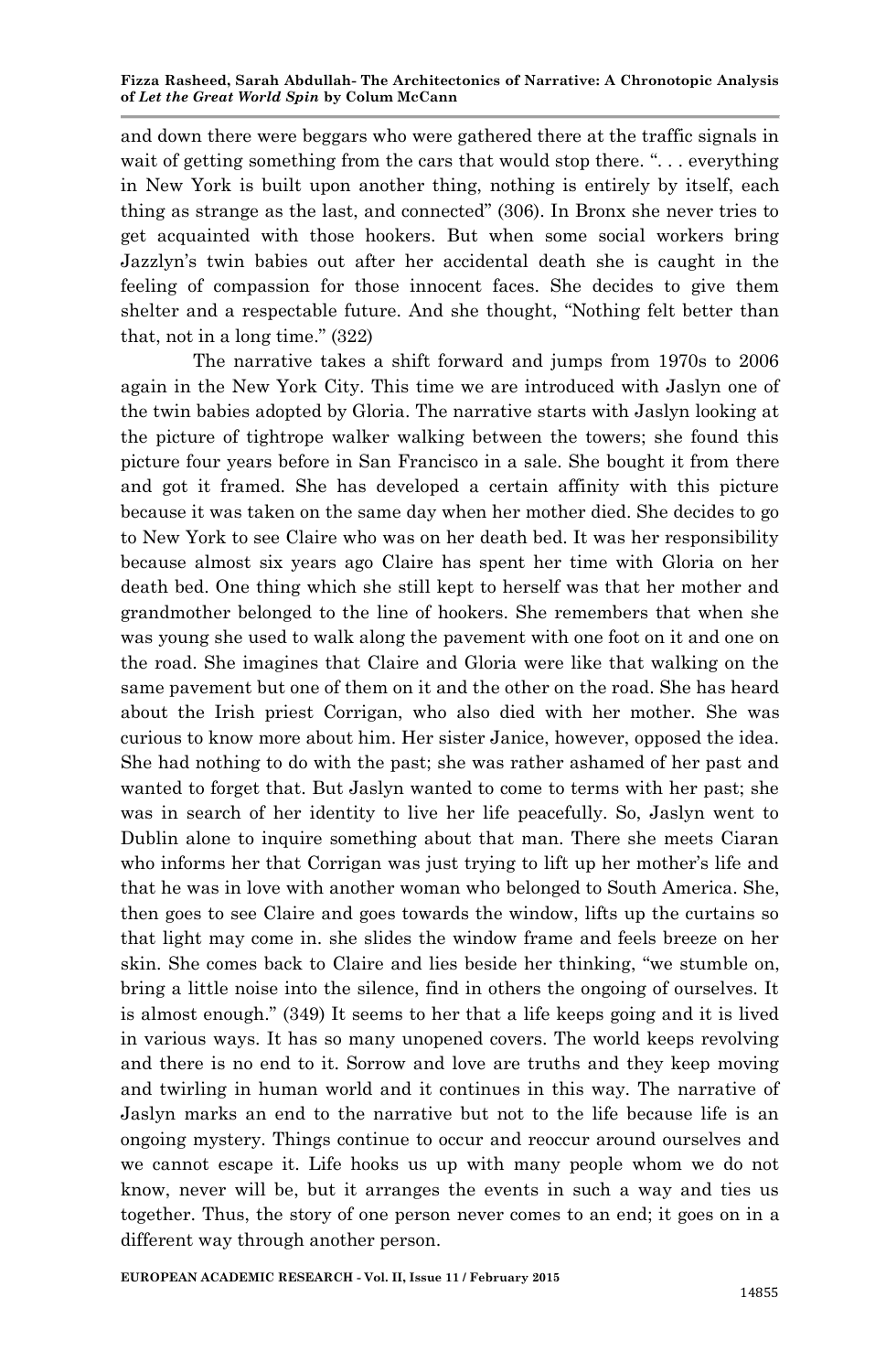Thus in the text of *Let the Great World Spin*, the key force that unites all the voices together is that of the tightrope walker which has nothing to do with the lives of the characters presented in the novel still it enjoys a supreme condition and works as a unifying force in the narrative. Every character is, somehow, related to him and he affects their lives to some or great extent. The novel starts with the tightrope walker"s narrative and there are two more chapters i-e *Let the Great World Spin Forever Down* and *The Wringing Grooves of Change* attributed to the walker. The walker remains anonymous to the readers and there is not even a single glimpse of his identity still he connects the lives of every character in the novel.

The tightrope walker has a connection with Corrigan because at the time of his accident, Corrigan was distracted by him that causes the untimely death of Jazzlyn and him. Claire, a grieved mother, who lessens her sorrow by talking to her friends and husband, is also related to the walker for it is he who steals the attention of her friends and husband, this makes her depressive and she gets infuriated with the tightrope walker. For Lara, he is something who has changed her life upside down. From the accident with Corrigan"s van, she finds herself in great distress and no way to return from that. It encourages her to leave her extravagant life once and for all. For the young guys like Jose and Samuel, he is just an impressive entity but their adolescent minds will no longer keep him alive. Tillie encounters him in the court but she is unaware of his glamorous action, she is there to pay for the lifelong wrong doings; her indulgence in strolling and sex trade which lead her to the point of no escape. To Solomon, he is just a spice in the everyday"s ordinary life. For Adelita, he is a person who distracted her lover on his way and caused his death, she also thinks about him as being a puzzle about which Corrigan has tried to inform her in his last moments but which remained ununderstood. Gloria takes him as a story which is told to her by her friends. And, finally, Jaslyn takes him as a connection to her mother, for her mother died on the same day when he performed that aerial artistry.

The tightrope walker did not only connect the characters in the narrative but also the readers. He is also attached to us in a single or other way. Because we are also the part of same world and almost the same events and incidents recur daily around us. They do affect us whether we acknowledge it or not. Every day we meet different people, be it for a little time but we cannot understand that how they are connected to our lives. Still they have influence in our lives and this is not incidental but according to some plan which life has woven for every one of us. This also shows the internal structure of the narrative which is very skillfully carried out by McCann. The narrative presents Chronotopic analysis of the text to justify that "chronotope is a way not to take leave of reality; it is precisely the opposite, a concept for engaging reality." (278) Through the text, McCann has given voice to real life marginal voices with their hierarchical positions by giving equal access to every character and presented their particular stances and values in the open ended narration that makes room for further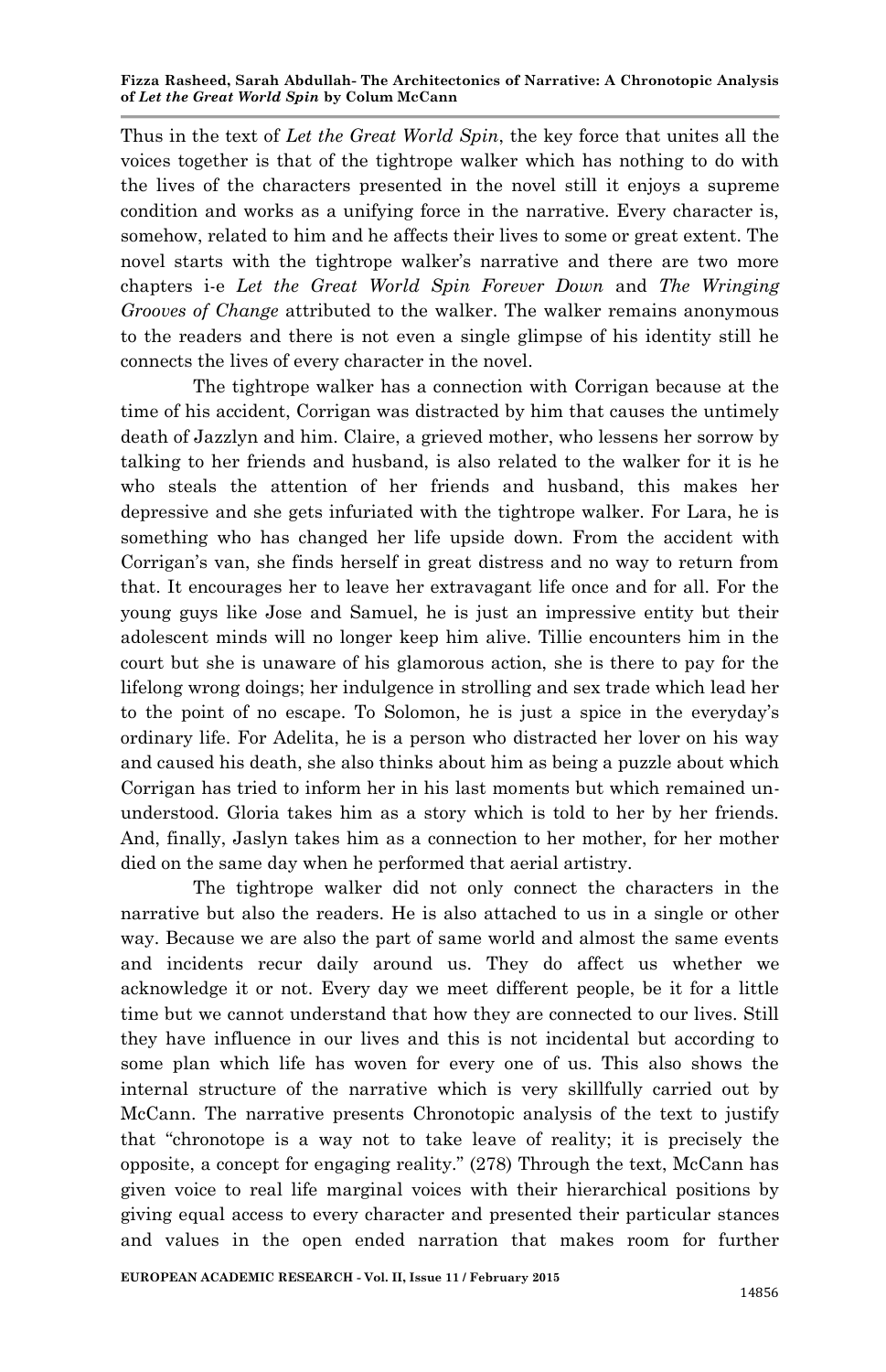exploration and interpretation of these characters on the behalf of the readers as well. Stories of every character are inter-linked and the plot progresses as the stories develop in relation with the respective spatio-temporal contexts. The concept of chronotope not only helps to understand the structure of the text but also facilitates the readers to comprehend the relation between the text and its time which helps in broader social analysis. Holquist describes chronotope in this way, "Chronotope, like situation, always combines spatial and temporal factors with an evaluation of their significance as judged from a particular point of view." (152) It also has some attached values which influence the subjects connected with it. It is evident through the text that the chronotope of tightrope walking influence the lives of all the individuals in one or the other way. To cap up the whole discussion, "Chronotope is a term, then, that brings together not just two concepts, but four: a time, plus its value; and a space, plus its value . . . chronotope describes something that has always been inherent in experience, . . . it is useful term not only because it brings together time, space, and value, but because it insists on their simultaneity and inseparability." (155)

# **BIBLIOGRAPHY**

### **Books**

### **Single Author**

- Bakhtin, Mikhail. *The Dialogic Imagination*. U of Texas Press. USA. 1981. Web. Jan. 02. 2015. (Bakhtin, 1981)
- ---. *Problems of Speech Genres*. U of Texas Press. USA. 1986. Web. Jan. 02, 2015. (Bakhtin, 1986)
- Bernard, Donals M. F. *Mikhail Bakhtin: between phenomenology and Marxism*, Cambridge: Cambridge University Press. 1994. Print. (Bernard, 1994)
- Dentith, Simon. *Bakhtinian Thought*. Routledge: London. 1995. Print. (Dentith, 1995)
- Holquist, Mikhail. *Dialogism: Bakhtin and his World*. Routledge: London. 1990. Print. (Holquist, 1990)
- Lodge, David. *After Bakhtin*. Routledge: London. 1990. Print. (Lodge, 1990)
- McCann, Colum. *Let the Great World Spin*. Random House, Inc. New York, 2009. Print. (McCann, 2009)

### **Translated Books**

- Bakhtin, Trans. Helene Iswolsky. *Rabelais and his World*. Indiana University Press. USA. 1984. Web. Jan. 02, 2015. (Bakhtin, 1984)
- Bakhtin, Trans. Caryl Emerson. *Problems of Dostoevsky's Poetics*. University of Minnesota Press, USA. 1993. Web. Jan. 02, 2015. (Bakhtin, 1993)